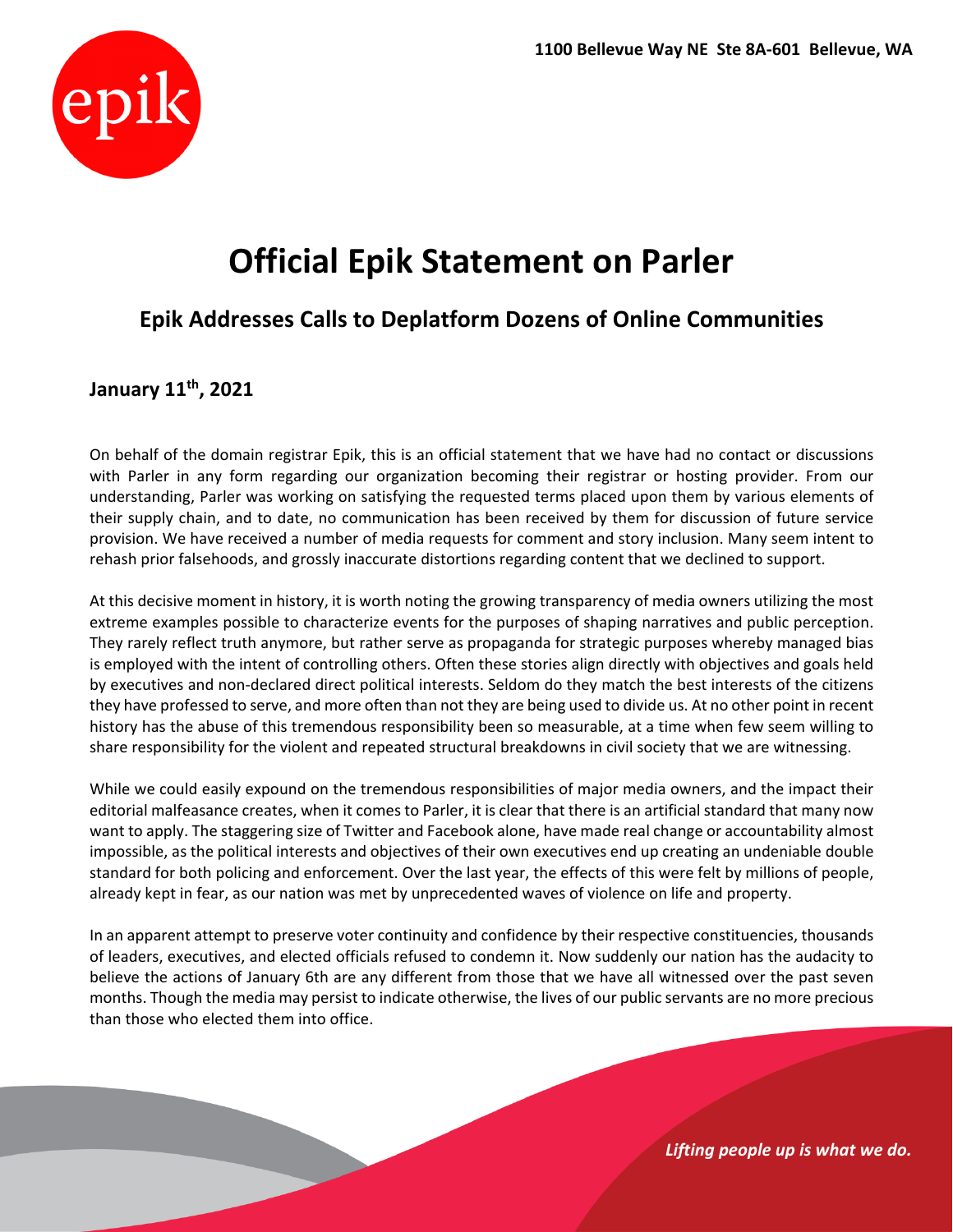

#### **page 2 of 3 – Epik Statement on Deplatform Actions and Calls for Higher Discernment**

As a provider of critical infrastructure for an increasingly digital world, Epik has closely observed the battle between oversized monopolies and smaller platforms. The notion that Big Tech has pushed for centralized control over all future narratives is very real. The danger to humanity is the looming prospect of an unthinkable abuse of both power and financial privilege that places control into the hands of a small number of individuals that routinely demonstrate they are unworthy. The old adage is that absolute power corrupts absolutely. The same group that is deplatforming an open social network like Parler as but one example, earned record levels during a global pandemic while reducing affiliate payouts by as much as 80%. Surely they are not unaware of the correlation of how economic challenges help feed the anger and intolerance that is infecting our country.

In terms of the eagerness by some to call for mass deplatforming and universal cancellations, it is becoming increasingly easy to demonize anyone who has different beliefs with no recognition of the actual effects and impact this can have on society. Vicious attack campaigns can be readily manufactured, online or offline, to promote a false public consensus. Without smarter discernment outside of a mob‐based judgement of instant convenience, the decisions we make now may ultimately be utilized to reduce libertiesthat many take for granted. Until these freedoms and voices have been taken away, most will not realize the extent of what could be lost.

With respects to the responsibilities of domain registrars and hosting companies, some believe that they carry the obligation to be better stewards of our world, and to promote unity and positive living however possible. Many may not know that Epik has helped to identify and remove literally millions of threads of harmful content online, often extending even beyond our own direct responsibility, mandate, or direct authority. The positive influence we play online is seldom reported, as it is outside of the narrative others use to contain growth and weaken competition. We take our role in preventing violence and malicious targeting of others very seriously, believing that true digital empowerment improves lives through expanding the connections and dependencies that we have with one another.

There are some who repeatedly embrace a kneejerk reaction of simply deplatforming and terminating any relationship that on the surface looks problematic or controversial. In most cases, they know clearly that a removal simply shifts the burden and responsibility of management to other companies who may be less equipped to act as a positive influence. In some instances, the inheriting host or registrar will hold zero interest in holding themselves or the content they support to higher standards. In our experience though, the capacity for oversight and direct interaction provides a tremendous opportunity to move lines and change hearts every day. The ability to positively influence site owners and content publishers is seen as an incredible privilege and responsibility in itself, especially when serving large open communities. The positive impact it makes over time is very measurable and real, particularly when dealing with those who feel like society has forgotten about them.

*Lifting people up is what we do.*